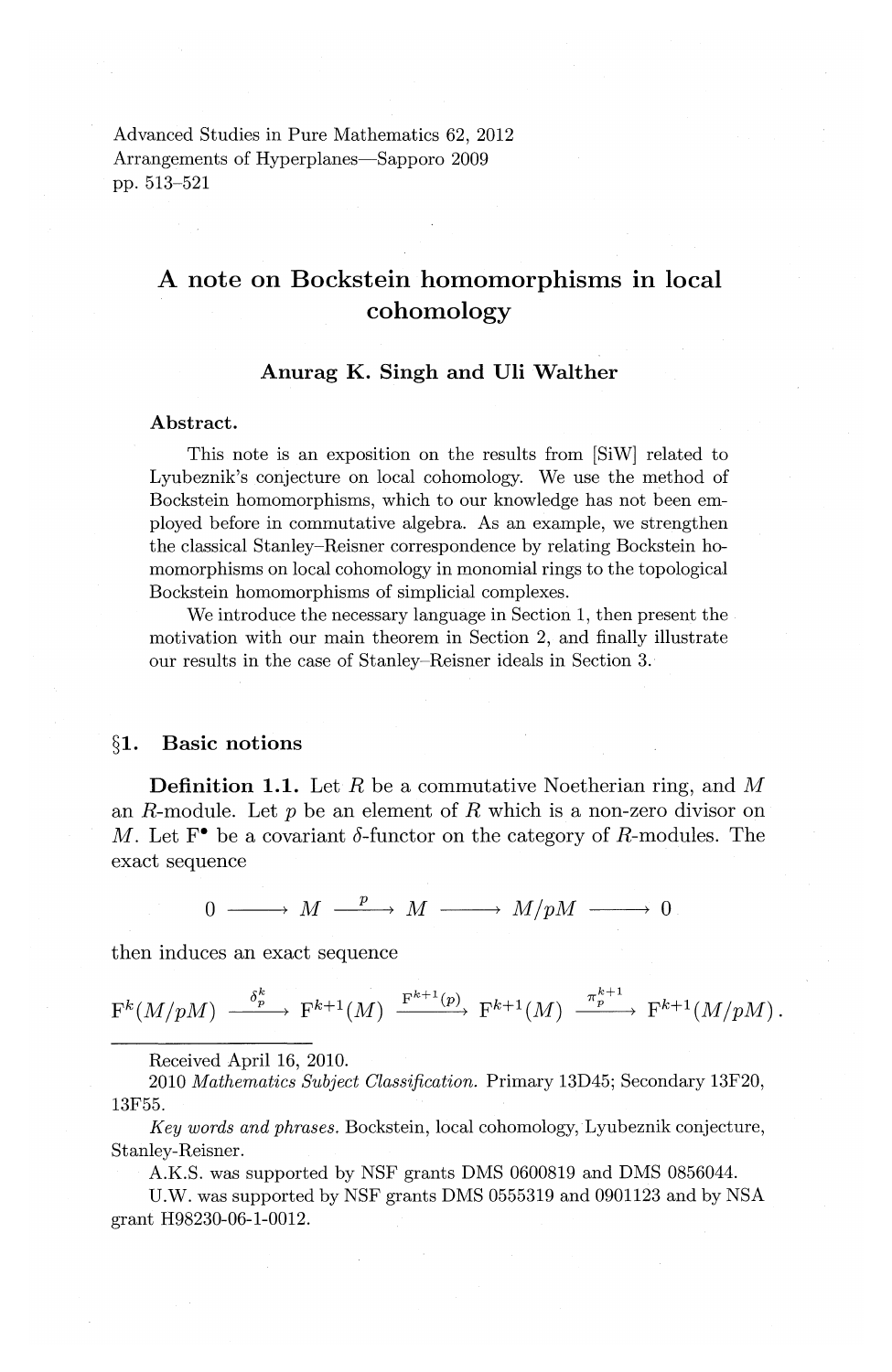The composition

$$
\pi_p^{k+1}\circ\delta_p^k\colon{\mathcal F}^k(M/pM)\to{\mathcal F}^{k+1}(M/pM)
$$

is the *Bockstein homomorphism*  $\beta_p^k = \beta_p^k(F(M)).$ 

An elementary check shows that  $\beta_p^k$  is the connecting homomorphism that results from applying  $F^{\bullet}$  to the short exact sequence

 $0 \longrightarrow M/pM \longrightarrow M/p^2M \longrightarrow M/pM \longrightarrow 0.$ 

Let  $\alpha$  be an ideal of R, generated by elements  $f_1, \ldots, f_t$ . The covariant  $\delta$ -functors of interest to us are local cohomology  $H_{\mathfrak{a}}^{\bullet}(-)$ , Koszul cohomology  $H^{\bullet}(f_1, \ldots, f_t; -)$ , and  $\operatorname{Ext}^{\bullet}_R(R/\mathfrak{a}, -)$  discussed briefly below.

Setting  $f^e = f^e_1, \ldots, f^e_t$ , the Koszul cohomology modules  $H^{\bullet}(f^e; M)$ are the cohomology modules of the Koszul complex  $K^{\bullet}(f^e;M)$ . For each  $e \geq 1$ , one has a map of complexes

$$
K^{\bullet}(f^e;M) \to K^{\bullet}(f^{e+1};M),
$$

and thus a filtered directed system  $\{K^{\bullet}(f^e;M)\}_{e>1}$ . The direct limit of this system can be identified with the Čech complex  $\check{C}^{\bullet}(f;M)$  given by

$$
0 \to R \to \bigoplus_i R_{f_i} \to \bigoplus_{i < j} R_{f_i f_j} \to \cdots \to R_{f_1 \cdots f_t} \to 0 \, .
$$

The local cohomology modules  $H_{\mathfrak{a}}^{\bullet}(M)$  may be computed as the cohomology modules of  $\check{C}^{\bullet}(\mathbf{f}; M)$ , or equivalently as the direct limit of the Koszul cohomology modules  $H^{\bullet}(f^e;M)$ : the filter condition yields an isomorphism of functors

$$
H_{\mathfrak{a}}^k(-) \; \cong \; \varinjlim_e H^k(\boldsymbol{f}^e; -),
$$

and each element of  $H^k_{\mathfrak{a}}(M)$  lifts to an element of  $H^k(\mathbf{f}^e; M)$  for  $e \gg 0$ .

**Remark 1.2.** Let  $F^{\bullet}$  and  $G^{\bullet}$  be covariant  $\delta$ -functors on the category of R-modules, and let  $\tau: F^{\bullet} \to G^{\bullet}$  be a natural transformation. The Bockstein homomorphism is functorial: one has a commutative diagram

$$
F^{k}(M/pM) \longrightarrow F^{k+1}(M/pM)
$$
  
\n
$$
\tau \downarrow \qquad \qquad \downarrow \tau
$$
  
\n
$$
G^{k}(M/pM) \longrightarrow G^{k+1}(M/pM),
$$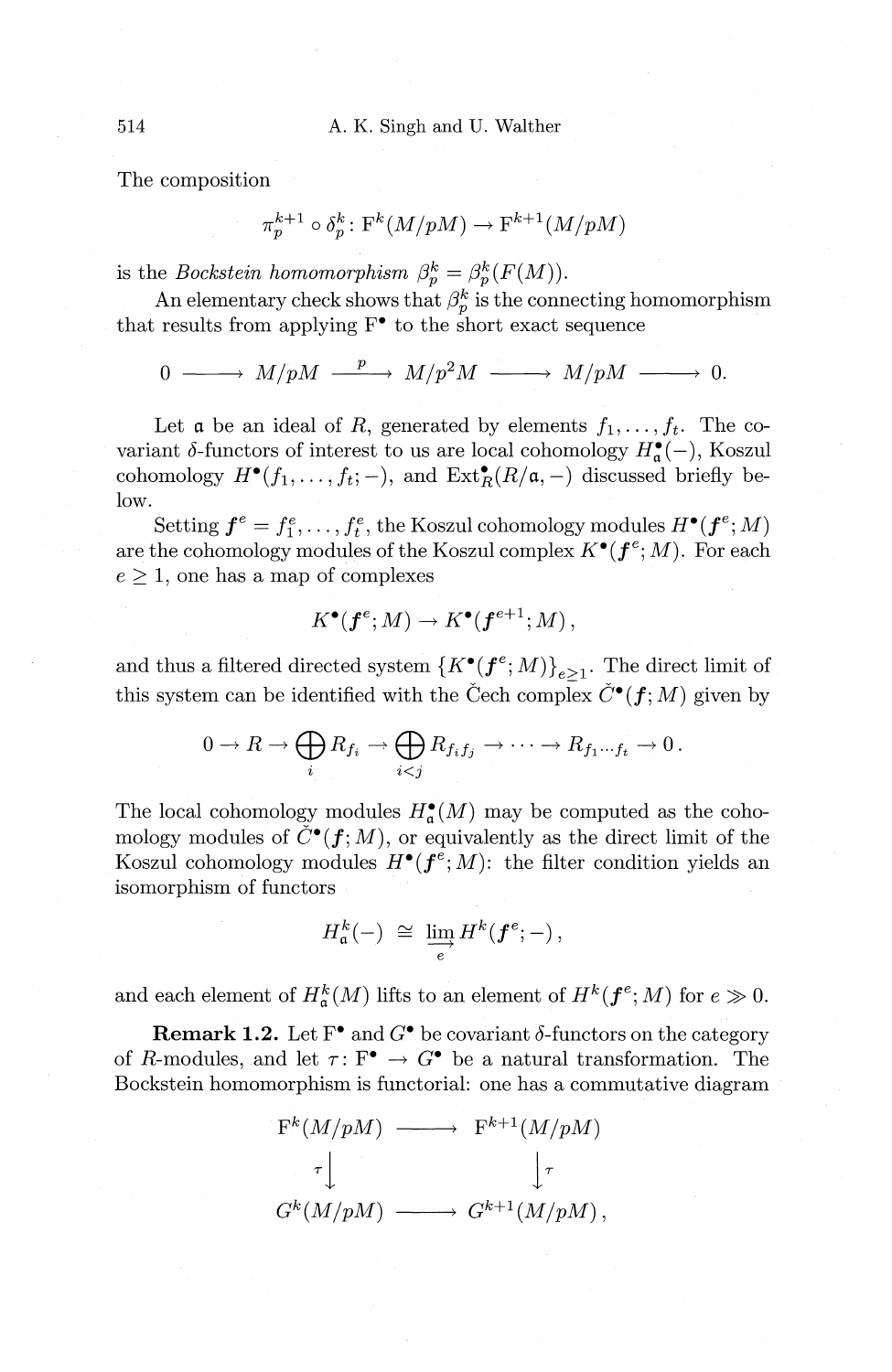where the horizontal maps are the respective Bockstein homomorphisms. With  $\mathfrak{a}=(f_1,\ldots,f_k)$ , the natural transformations of interest to us are

$$
\operatorname{Ext}^{\bullet}(R/\mathfrak{a}^e, -) \to H^{\bullet}_{\mathfrak{a}}(-),
$$
  

$$
H^{\bullet}(f^e; -) \to H^{\bullet}(f^{e+1}; -),
$$

and

$$
H^{\bullet}(f^{e};-)\to H^{\bullet}_{\mathfrak{a}}(-)\ .
$$

Let  $M$  be an  $R$ -module, let  $p$  be an element of  $R$  which is a non-zero divisor on *M*, and let  $f = f_1, \ldots, f_t$  and  $g = g_1, \ldots, g_t$  be elements of *R* such that  $f_i \equiv g_i \mod p$  for each *i*. One then has isomorphisms

$$
H^{\bullet}(f;M/pM) \cong H^{\bullet}(g;M/pM) .
$$

**Example 1.3.** Let p be a non-zero divisor on R. Let *x* be an element of  $R$ . The Bockstein homomorphism on Koszul cohomology  $H^{\bullet}(x; R/pR)$  is

$$
(0:_{R/pR} x) = H^0(x; R/pR) \rightarrow H^1(x; R/pR) = R/(p, x)R
$$
  

$$
r \mod (p) \rightarrow rx/p \mod (p, x).
$$

Let y be an element of R with  $x \equiv y \mod p$ . Comparing the Bockstein homomorphisms  $\beta$ ,  $\beta'$  on  $H^{\bullet}(x; R/pR)$  and  $H^{\bullet}(y; R/pR)$  respectively, one sees that the diagram

$$
(0:_{R/pR} x) \xrightarrow{\beta} R/(p,x)R
$$
  
 
$$
\parallel \qquad \qquad \parallel
$$
  
 
$$
(0:_{R/pR} y) \xrightarrow{\beta'} R/(p,y)R
$$

commutes if and only if  $(x - y)/p \in (p, y)R$ .

A key point in the proof of Theorem 2.2 is Lemma 1.4, which states that upon passing to the direct limits  $\lim_{n \to \infty} H^{\bullet}(f^e; M/pM)$  and  $\lim_{h \to \infty} H^{\bullet}(g^e; M/pM)$ , the phenomenon of Example 1.3 disappears: the Bockstein homomorphisms always commute with the induced isomorphisms

$$
\varinjlim_e H^\bullet(\boldsymbol f^e;M/pM)\cong \varinjlim_e H^\bullet(\boldsymbol g^e;M/pM)\,.
$$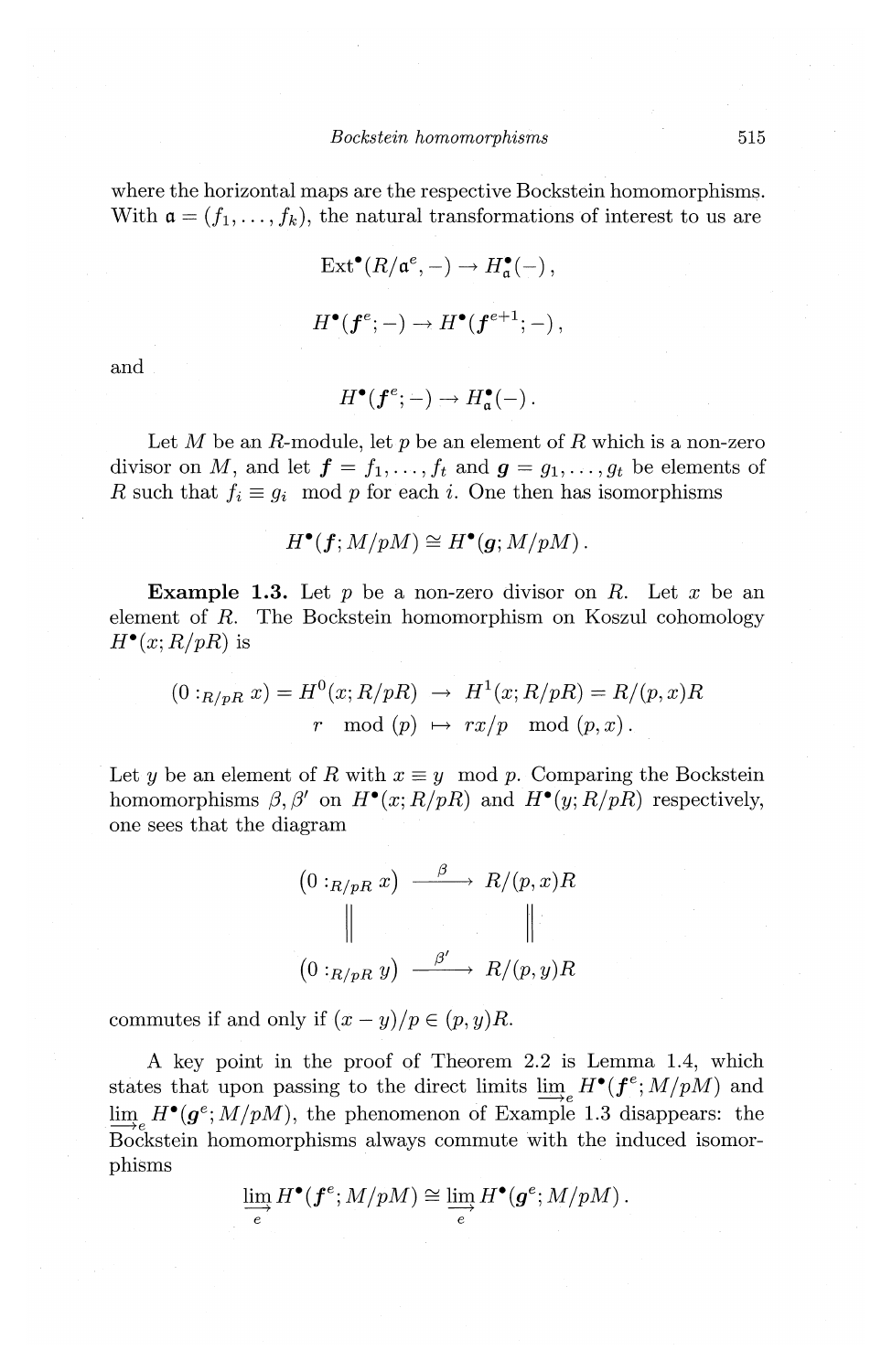**Lemma 1.4** ([SiW]). *Let M be an R-module, and let p be an element of R which is M -regular. Suppose a and* b *are ideals of R with*   $\sqrt{(\mathfrak{a} + pR)} = \sqrt{(\mathfrak{b} + pR)}$ . Then there exists a commutative diagram



*where the horizontal maps are the respective Bockstein homomorphisms, and the vertical maps are isomorphisms.* 

## **§2. Motivation and main result**

Huneke [H, Problem 4] asked whether local cohomology  $H_{\mathfrak{a}}^{\bullet}(R)$  modules of Noetherian rings *R* have finitely many associated prime ideals.

Suppose  $p$  is a prime number such that the Bockstein homomorphism

$$
\beta_p^k \colon H^k_{\mathfrak{a}}(R/pR) \to H^{k+1}_{\mathfrak{a}}(R/pR)
$$

is nonzero. Clearly,  $H_{\alpha}^{k+1}(R)$  must then have an associated prime containing *p.* But different prime numbers cannot be in the same associated prime ideal, so Huneke's conjecture implies the vanishing of all but finitely many  $\beta_n^k$  with p a varying prime number.

**Example 2.1.** Consider the hypersurface

$$
R = \mathbb{Z}[u, v, w, x, y, z]/(ux + vy + wz)
$$

and ideal  $\mathfrak{a} = (x, y, z)R$ . A variation of the argument given in [Si2] shows that

$$
\beta_p^2 \colon H^2_{\mathfrak{a}}(R/pR) \to H^3_{\mathfrak{a}}(R/pR)
$$

is nonzero for each prime integer p. Hence,  $H<sup>3</sup><sub>a</sub>(R)$  has infinitely many associated primes.

1yubeznik conjectured in **[11,** Remark 3. 7] that for regular rings *R*, each local cohomology module  $H_{\mathfrak{a}}^{k}(R)$  has finitely many associated prime ideals. This conjecture has been verified for regular rings of positive characteristic by Huneke and Sharp [HS], and for regular local rings of characteristic zero as well as unramified regular local rings of mixed characteristic by 1yubeznik [11, 12]. Surprisingly, it remains unresolved for polynomial rings over  $\mathbb{Z}$  where the issue of p-torsion appears to be central in studying 1yubeznik's conjecture. The following theorem provides supporting evidence for 1yubeznik's conjecture.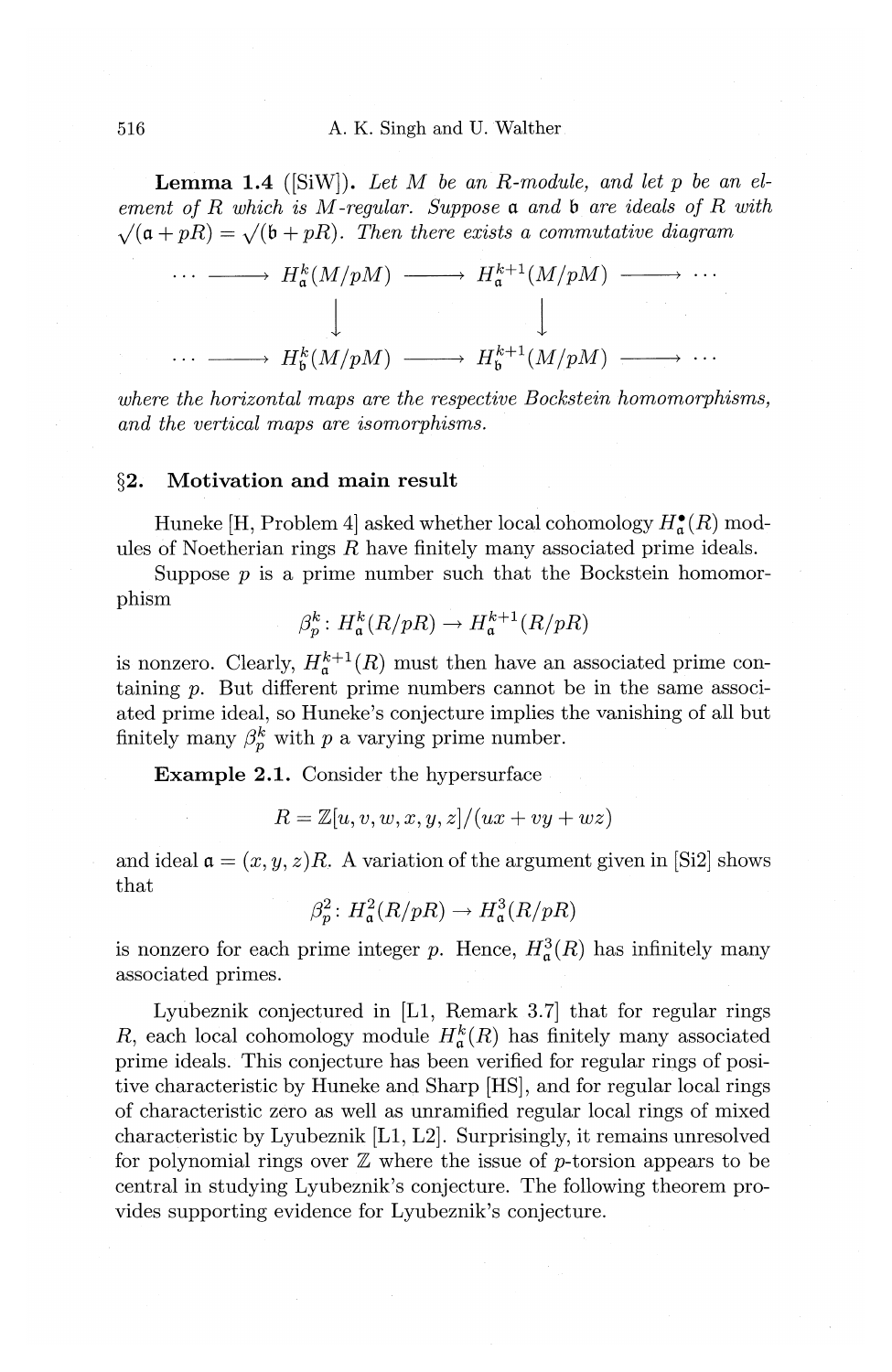**Theorem 2.2** ([SiW]). Let  $R = \mathbb{Z}[x_1, \ldots, x_n]$  be a polynomial ring *in finitely many variables over the ring of integers. Let*  $\mathfrak{a} = (f_1, \ldots, f_t)$ *be an ideal of R, and let p be a prime integer.* 

*If*  $p$  *is not a zero divisor on the Koszul cohomology module*  $H^{k+1}(\boldsymbol{f};R),$ *then the Bockstein homomorphism*  $\beta_p^k$ :  $H_{\mathfrak{a}}^k(R/pR) \rightarrow H_{\mathfrak{a}}^{k+1}(R/pR)$  *is zero.* 

We outline the proof of Theorem 2.2. One investigates the endomorphism  $\varphi$  of *R* with  $\varphi(x_i) = x_i^p$  for each *i*. Since

$$
H^{k+1}(\boldsymbol{f};R) \xrightarrow{\quad p \quad} H^{k+1}(\boldsymbol{f};R)
$$

is injective and  $\varphi$  is flat, it follows that

$$
H^{k+1}(\varphi^e(\boldsymbol{f});R) \ \stackrel{p}{-\!\!\!-\!\!\!-\!\!\!-\!\!\!-\!\!\!-\!\!\!-\!\!\!\longrightarrow}\ H^{k+1}(\varphi^e(\boldsymbol{f});R)
$$

is injective for each  $e \geq 0$ . Thus, the Bockstein map on Koszul cohomology

$$
H^k(\varphi^e(\boldsymbol{f});R/pR)\ \longrightarrow\ H^{k+1}(\varphi^e(\boldsymbol{f});R/pR)
$$

must be the zero map. While  $\{\varphi^e(f)R\}$  and  $\{f^eR\}$  are not cofinal families of ideals, Lemma 1.4 allows to replace one by the other for the purpose of studying Bockstein homomorphisms on local cohomology.

Suppose  $\eta \in H_{\mathfrak{a}}^k(R/pR)$ . Then  $\eta$  has a lift in  $H^k(\varphi^e(\boldsymbol{f}); R/pR)$  for large *e,* and the commutativity of the diagram



(each horizontal map is a Bockstein homomorphism) implies that  $\eta$  maps to zero in  $H^{k+1}_{\mathfrak{a}}(R/pR)$ .

### **§3. Stanley-Reisner theory**

**Definition 3.1.** Let  $\Delta_n$  be the *n*-simplex, viewed as a simplicial complex (i.e., with its collection of faces), and fix a subcomplex  $\Delta$ . Then the associated *Stanley-Reisner ideal* is the ideal

$$
\mathfrak{a}_{\Delta} = (\boldsymbol{x}^{\sigma} \mid \sigma \notin \Delta) \subseteq R
$$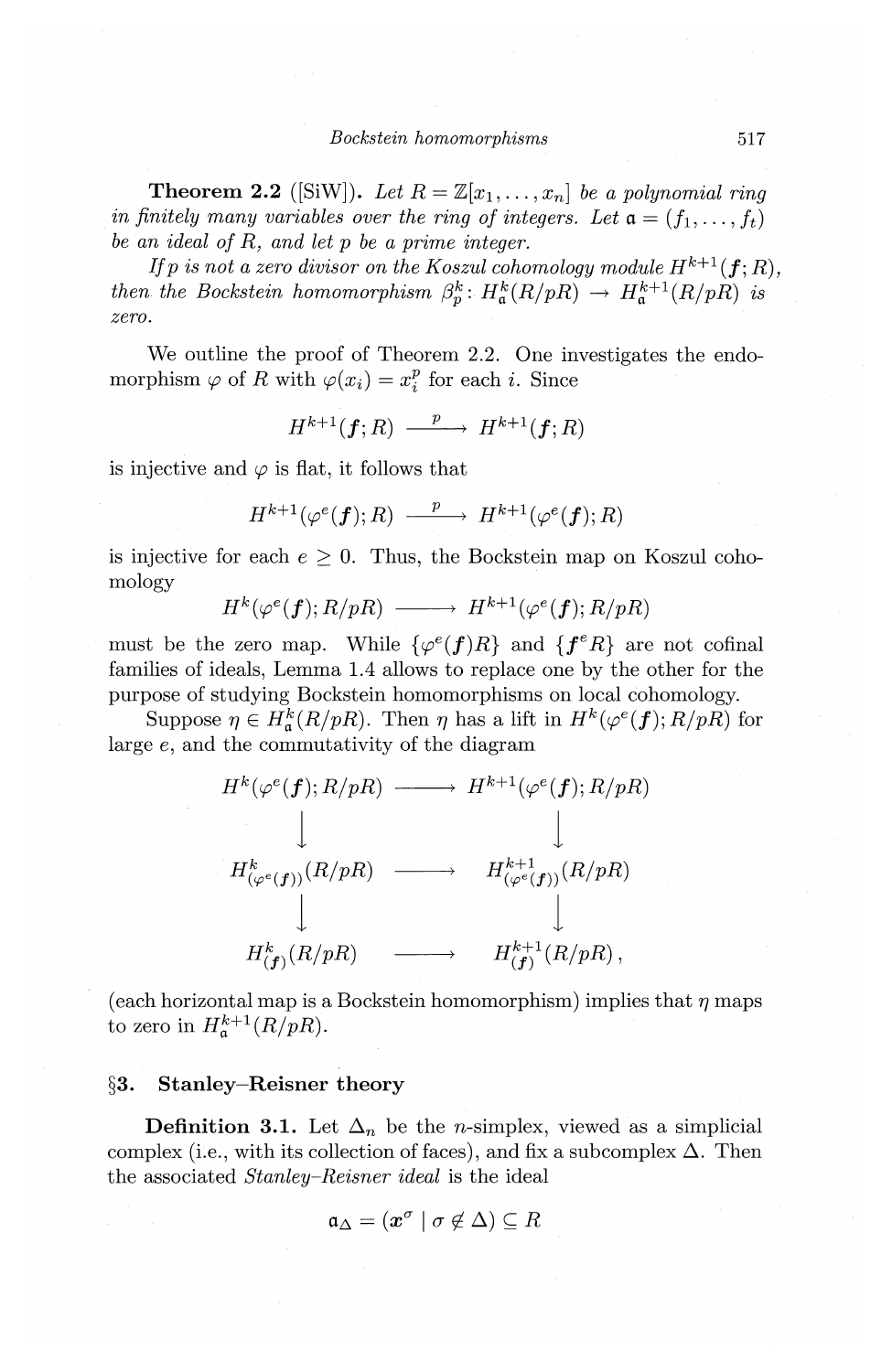generated by the monomials  $x^{\sigma} = \prod_{i=0}^{n} x_i^{\sigma_i}$  for which  $\sigma$  is not a face of  $\Delta$ . The quotient  $S_{\Delta}=R/\mathfrak{a}_{\Delta}$  is the *Stanley-Reisner ring* of  $\Delta$ .

For  $a \in \mathbb{Z}^{n+1}$  write  $a_+$  and  $a_-$  for the sets  $\{i \mid a_i > 0\}$  and  $\{i \mid a_i <$ 0} respectively. Both can be viewed as subsimplices of  $\Delta_n$ . Hochster's theorem, [BH, Section 5.3] states the following, with notation explained below:

$$
\left(H_{\mathfrak{m}}^{i}(S_{\Delta}/pS_{\Delta})\right)_{\mathbf{a}} = \tilde{H}^{i-|\mathbf{a}_{-}|-1}(\mathrm{link}_{\star_{\Delta}(\mathbf{a}_{+})}(\mathbf{a}_{-});\mathbb{Z}/p\mathbb{Z}).
$$

**Definition 3.2.** Let  $\Delta$  be a simplicial complex and suppose  $\tau$  is a subset of its vertex set (but not necessarily a simplex). The *link,*   $\lim_{\Delta}(\tau)$ , is the set

$$
\text{link}_{\Delta}(\tau) = \{\tau' \mid \tau \cap \tau' = \emptyset, \quad \tau \cup \tau' \in \Delta\},\
$$

while its *star*,  $\star(\tau)$ , is simply

$$
\star_{\Delta}(\tau) = \{\tau' \mid \tau \cup \tau' \in \Delta\}.
$$

The Bockstein construction respects the identifications of Hochster's result:

**Theorem 3.3** ([SiW]). Let  $\Delta \subseteq \Delta_n$  be a simplicial complex on  $n+1$ *vertices, and let*  $S_{\Delta} = R/\mathfrak{a}_{\Delta}$  *be its integral Stanley-Reisner ring. If* p is *a prime number then the following are equivalent:* 

- (1) *For some multi-degree a, the topological Bockstein morphism on the singular reduced*  $(i - |a_-| - 1)$ -th  $\mathbb{Z}/p\mathbb{Z}$ -cohomology of  $\lim_{\mathbf{K}_{\lambda}(a_+)} (a_-)$  *is nonzero.*
- (2) The Bockstein morphism  $\beta_p^{n+1-i}(H_{\mathfrak{a}_\Delta}(R))$  on the local coho*mology group*  $H_{\mathfrak{a}_\Lambda}^{n+1-i}(R/pR)$  *is nonzero.*

An ingredient for this is that Bocksteins commute with local duality:

**Theorem 3.4** ([SiW]). Let  $(S, \mathfrak{m}, \mathbb{K})$  be a local Gorenstein ring of *dimension at least one. Let*  $p \in S$  *be a regular element on both*  $\omega_S$  *and on the finitely generated S -module M.* 

*The Bockstein morphism on*  $Ext_S^{dim}(S)^{-i}(M,\omega_S/p\omega_S)$  *induced by* 

$$
0 \to \omega_S \xrightarrow{p} \omega_S \to \omega_{S/pS} = \omega_S/p\omega_S \to 0
$$

*is Matlis dual to the Bockstein morphism on*  $H_{\mathfrak{m}}^{i}(M/pM)$  *induced by* 

$$
0 \to M \xrightarrow{p} M \to M/pM \to 0.
$$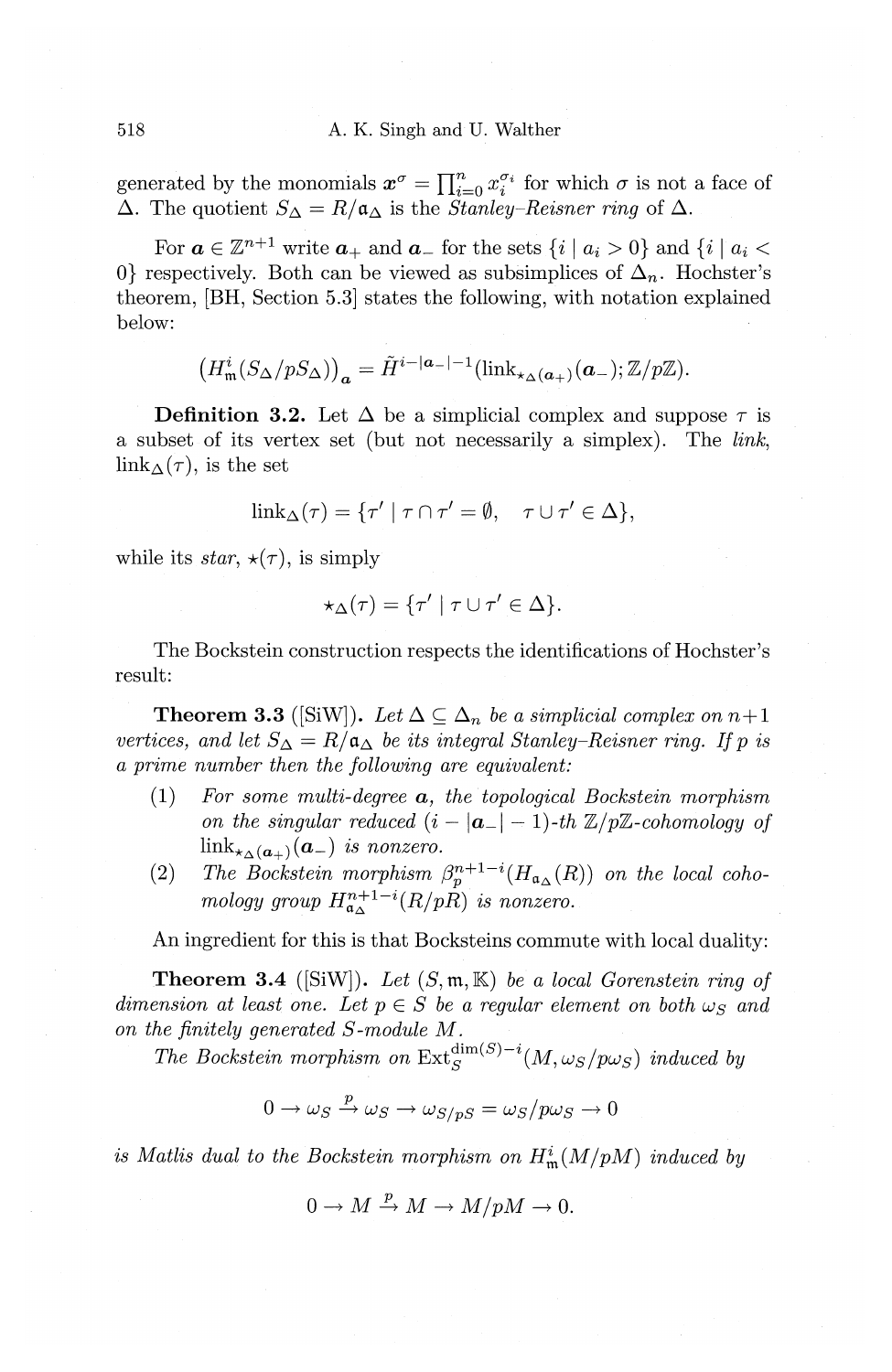**Example 3.5.** Let  $\Lambda_m$  be the m-fold dunce cap, i.e., the quotient of the unit disk obtained by identifying each point on the boundary circle with its translates under rotation by  $2\pi/m$ ; the 2-fold dunce cap  $\Lambda_2$  is the real projective plane.

Suppose *m* is the product of distinct primes  $p_1, \ldots, p_r$ . It is readily computed that the Bockstein homomorphisms

$$
H^1(\Lambda_m; \mathbb{Z}/p_i) \to H^2(\Lambda_m; \mathbb{Z}/p_i)
$$

are nonzero. Let  $\Delta$  be the simplicial complex corresponding to a triangulation of  $\Lambda_m$ , and let  $\mathfrak{a}$  in  $R = \mathbb{Z}[x_1, \ldots, x_n]$  be the corresponding Stanley-Reisner ideal. The theorem then implies that the Bockstein homomorphisms

$$
H^{n-3}_{\mathfrak{a}}(R/p_i R) \to H^{n-2}_{\mathfrak{a}}(R/p_i R)
$$

are nonzero for each  $p_i$ . It follows that the local cohomology module  $H_{\mathfrak{a}}^{n-2}(R)$  has a  $p_i$ -torsion element for each  $i = 1, \ldots, r$ .

If  $m = 2$  (with standard triangulation shown below),  $\Delta$  has singular cohomology

$$
H^{i}(\Delta; \mathbb{Z}) = \begin{cases} \mathbb{Z} & \text{if } i = 0; \\ \mathbb{Z}/2\mathbb{Z} & \text{if } i = 1, 2; \\ 0 & \text{else.} \end{cases}
$$



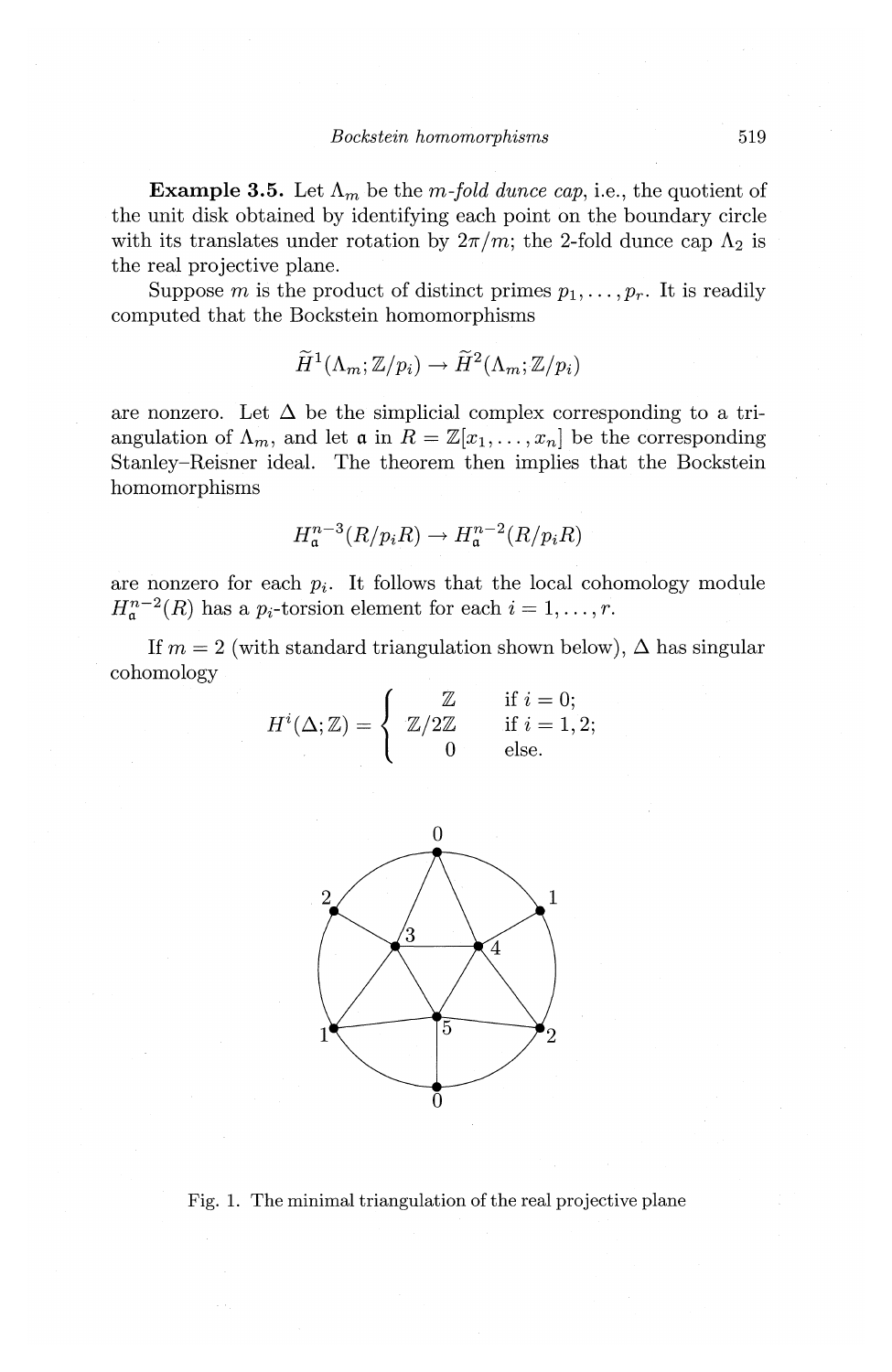The associated Stanley-Reisner ideal is

 $=$   $(x_1x_2x_5, x_1x_2x_0, x_1x_3x_4, x_1x_3x_0, x_1x_4x_5,$  $\mathfrak{a}_{\mathbb{R}\mathbb{P}^2}$ **(1)**  *X2X3X4, X2X3X5, X2X4X0, X3X5Xo, X4X5Xo)*   $\subset \mathbb{Z}[x_0, \ldots, x_5];$ 

the minimal free resolution is of the form

 $R \rightarrow R^7 \rightarrow R^{15} \rightarrow R^{10} \rightarrow R$ 

where the top degree map is the transpose of the the peculiar matrix

$$
R^7 \xrightarrow{(x_1, x_2, x_3, x_4, x_5, x_6, 2)} R.
$$

One may show that the last entry in this map carries topological meaning and is "responsible" for  $\beta_p^2$  being nonzero on  $H^3_\mathfrak{a}(R/pR)$ .

**Remark 3.6.** For a  $\delta$ -functor F, vanishing of all p-Bocksteins on M is certain if  $F^{i}(M)$  is torsionfree for all i. However, it is possible that (for fixed  $p$ ) the  $p$ -Bockstein homomorphisms are all zero and yet  $F^{i}(M)$  has p-torsion. For example, the 4-fold dunce cap  $\Lambda_4$  has nonvanishing p-Bocksteins  $(p \in \mathbb{N}_+)$  if and only if  $p = 4u$ , u odd. (In this case,  $H^1(\Lambda_4; \mathbb{Z}) = \mathbb{Z}/4\mathbb{Z}$  while  $H^2(\Lambda_4; \mathbb{Z}) = 0$ . So  $H^1(\Lambda_4, \mathbb{Z}/p\mathbb{Z}) =$  $H^2(\Lambda_4; \mathbb{Z}/p\mathbb{Z}) = \mathbb{Z}/\text{gcd}(4,p)\mathbb{Z}$ . The p-Bockstein homomorphism linking these two, when interpreted as endomorphism of  $\mathbb{Z}/\text{gcd}(4,p)\mathbb{Z}$  is multiplication by  $4/\gcd(4, p)$ .)

In general, there is a spectral sequence relating Bockstein homomorphisms to varying powers of  $p$ . It should be noted that it is possible that the Bockstein homomorphisms to all powers of  $p$  vanish and yet  $F(M)$ has p-torsion. For example,  $R = \mathbb{Z}$ , p a prime number,  $F^i = H^i_p(-)$  has for  $M = R$  only one nonzero  $F^{i}(M/pM)$ , namely when  $i = 0$ . So nonzero Bocksteins cannot exist but clearly  $F^1(M)$  is nonzero and p-torsion.

#### **References**

- [BH] W. Bruns and J. Herzog, Cohen-Macaulay rings, revised ed., Cambridge Stud. Adv. Math., **39,** Cambridge Univ. Press, Cambridge, 1998.
- [H] C. Huneke, Problems on local cohomology, In: Free Resolutions in Commutative Algebra and Algebraic Geometry, Sundance, Utah, 1990, Res. Notes Math., **2,** Jones and Bartlett, Boston, MA, 1992, pp. 93-108.
- [HS] C. Huneke and R. Sharp, Bass numbers of local cohomology modules, Trans. Amer. Math. Soc., **339** (1993), 765-779.

520